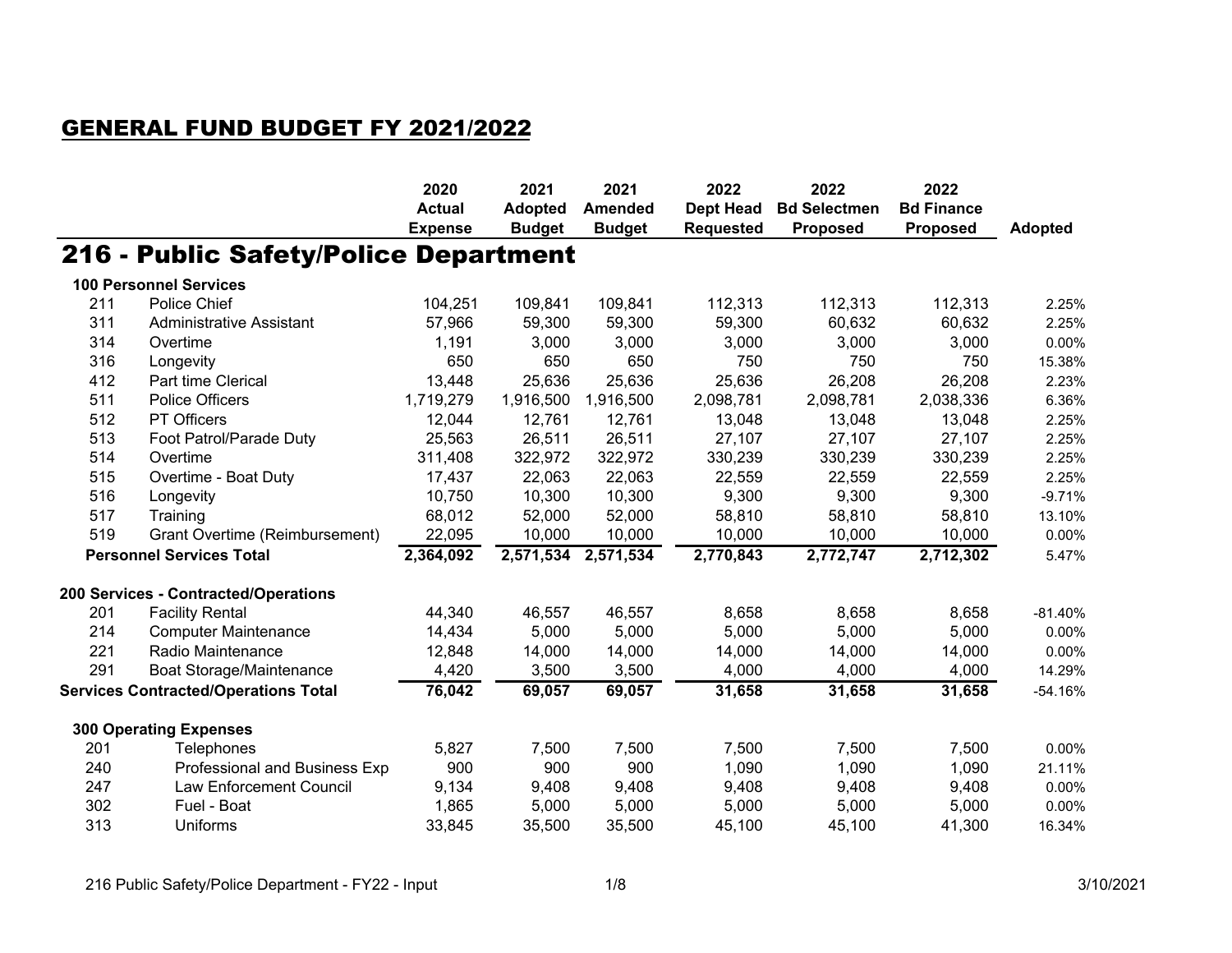|                                 | 2020                                         | 2021                | 2021           | 2022             | 2022                | 2022              |                |
|---------------------------------|----------------------------------------------|---------------------|----------------|------------------|---------------------|-------------------|----------------|
|                                 | <b>Actual</b>                                | <b>Adopted</b>      | <b>Amended</b> | <b>Dept Head</b> | <b>Bd Selectmen</b> | <b>Bd Finance</b> |                |
|                                 | <b>Expense</b>                               | <b>Budget</b>       | <b>Budget</b>  | Requested        | <b>Proposed</b>     | <b>Proposed</b>   | <b>Adopted</b> |
| Misc Supplies                   | 11,981                                       | 20,000              | 20,000         | 20,000           | 20,000              | 20,000            | $0.00\%$       |
| Canine Maintenance              | 2,284                                        | 3,500               | 3,500          | 3,500            | 3,500               | 3,500             | $0.00\%$       |
| <b>Training Supplies</b>        | 26,771                                       | 28,500              | 28,500         | 41,175           | 41,175              | 40,375            | 41.67%         |
| <b>Public Relations</b>         | 133                                          | 1,500               | 1,500          | 1,500            | 1,500               | 1,500             | 0.00%          |
| Towing                          | 1,454                                        | 1,000               | 1,000          | 1,000            | 1,000               | 1,000             | $0.00\%$       |
| <b>Prisoner Expenses</b>        |                                              |                     |                | 5,000            | 5,000               | 5,000             |                |
| Testing/Accredidation           |                                              |                     |                | 16,497           | 16,497              | 16,497            |                |
| Alarm monitoring                | 188                                          | 171                 | 171            | 0                | 0                   | 0                 | $-100.00\%$    |
| <b>Operating Expenses Total</b> |                                              | 112,979             | 112,979        | 156,770          | 156,770             | 152,170           | 34.69%         |
|                                 |                                              |                     |                |                  |                     |                   | 5.18%          |
|                                 | <b>Public Safety/Police Department Total</b> | 94,383<br>2,534,518 | 2,753,570      | 2,753,570        | 2,959,271           | 2,961,175         | 2,896,130      |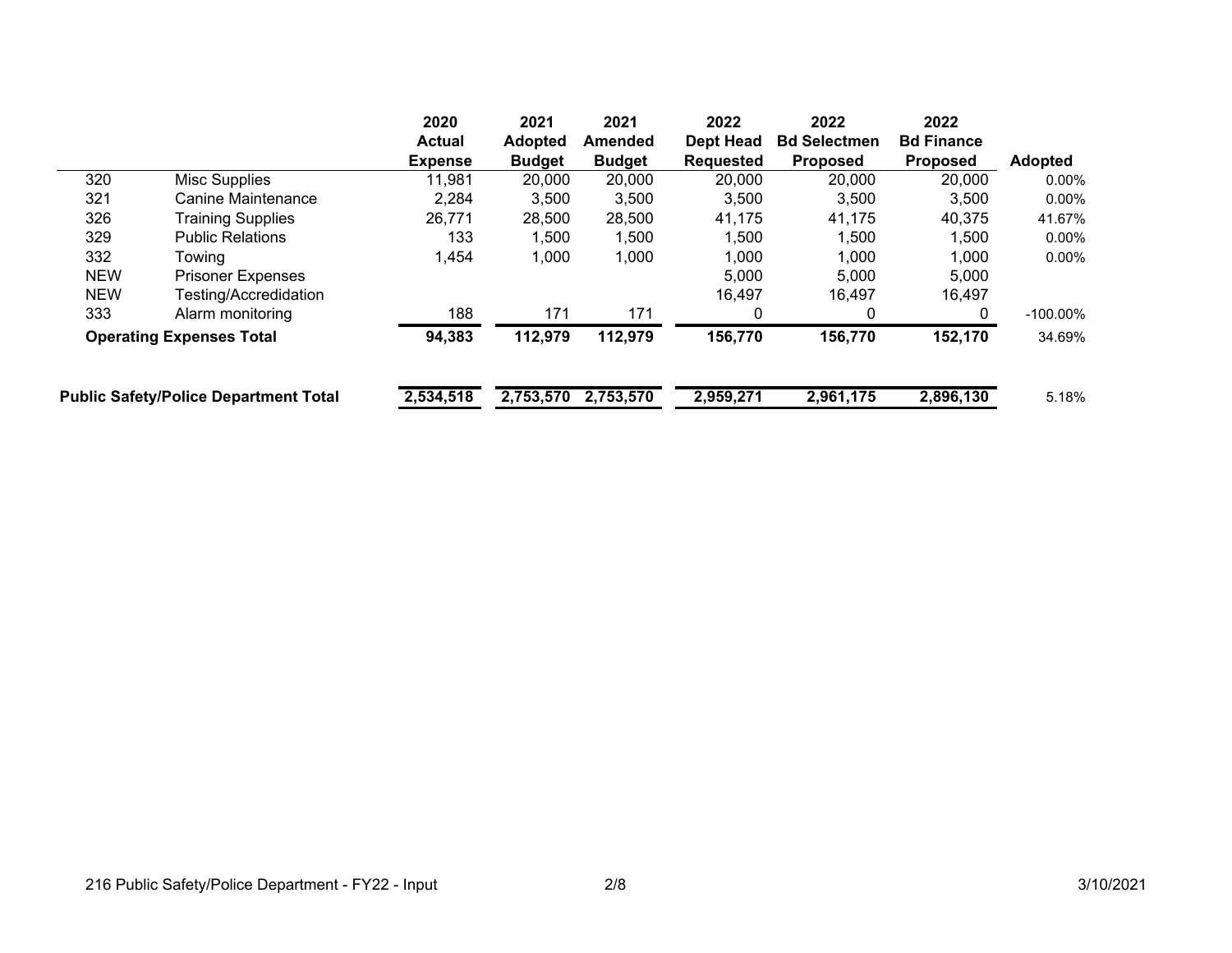## **Department Total 2,896,130**

TOWN OF EAST LYME

## FY 2021/2022

| Dept No.<br><b>Dept</b> | <b>PS Police Department</b>                  | 216                    | <b>Budget Input</b><br>26-Apr-21                                                                                                                                                                                                                                                                                                                                                                                                                                                                                                                                                                                                                                                                                                                                                                                                                                                                                                                 |
|-------------------------|----------------------------------------------|------------------------|--------------------------------------------------------------------------------------------------------------------------------------------------------------------------------------------------------------------------------------------------------------------------------------------------------------------------------------------------------------------------------------------------------------------------------------------------------------------------------------------------------------------------------------------------------------------------------------------------------------------------------------------------------------------------------------------------------------------------------------------------------------------------------------------------------------------------------------------------------------------------------------------------------------------------------------------------|
| Acct.                   | <b>Account</b><br><b>Description</b>         | 21/22<br><b>Budget</b> | <b>Supporting Description of Activity</b>                                                                                                                                                                                                                                                                                                                                                                                                                                                                                                                                                                                                                                                                                                                                                                                                                                                                                                        |
|                         | <b>100 Personnel Services</b>                |                        |                                                                                                                                                                                                                                                                                                                                                                                                                                                                                                                                                                                                                                                                                                                                                                                                                                                                                                                                                  |
| 211                     | Chief                                        | 112,313                | The salary is to cover the position of Chief who is the department head having operational control<br>and authority. The chiefs current contract exprires 05/21, so any salary change would need to be<br>adjusted. BoS COLA approved 1/20/21 of 2.25% included.                                                                                                                                                                                                                                                                                                                                                                                                                                                                                                                                                                                                                                                                                 |
| 311                     | Administrative<br>Assistant                  | 60,632                 | This account pays for the full-time police administrative assistant. The salary amount is set by<br>contractual agreement between the Town of East Lyme and the United Public Service Employees<br>Union. The Administrative Assistant working in this position performs a multitude of functions<br>including, but not limited to: processing, copying and disseminating police reports, preparing court<br>transmittals, maintaining summons control, preparing budget related correspondence, logging and<br>tracking approved purchase orders and payment vouchers, billing of all Police Dept outside jobs,<br>ordering necessary office supplies, greeting visitors, completing local police checks, compiling<br>statistical reports, computer processing and other related duties as directed by supervisory<br>personnel. This union contract is under negotiation. BoS updated salary UPSEU one year contract<br>extension 2.25% COLA. |
| 314                     | Overtime<br>(Admin Assistant)                | 3,000                  | The account is utilized for administrative overtime during special events such as East Lyme Day, the<br>Light Parade, and other activities. Also used to cover overtime costs for PT Admin. Asst. when filling<br>in for FT Admin. Asst. when Vacation, sick time, etc are used.                                                                                                                                                                                                                                                                                                                                                                                                                                                                                                                                                                                                                                                                 |
| 316                     | Administrative<br><b>Assistant Longevity</b> | 750                    | This line item is established by contract and is adjusted to employee seniority levels.                                                                                                                                                                                                                                                                                                                                                                                                                                                                                                                                                                                                                                                                                                                                                                                                                                                          |
| 412                     | PT- Admin Asst.                              | 26,208                 | This part time, 25 hour per week position, works in conjuction with the full time Administrative<br>Assistant and is covered by the United Public Service Employees Union contract. The focus of this<br>position is to assist with the processing of criminal case reports, Freedom of Information Requests,<br>and public requests in the Police Department lobby. This union contract is under negotiation. BOS<br>updated salary UPSEU one year contract extension 2.25% COLA.                                                                                                                                                                                                                                                                                                                                                                                                                                                               |

3/10/2021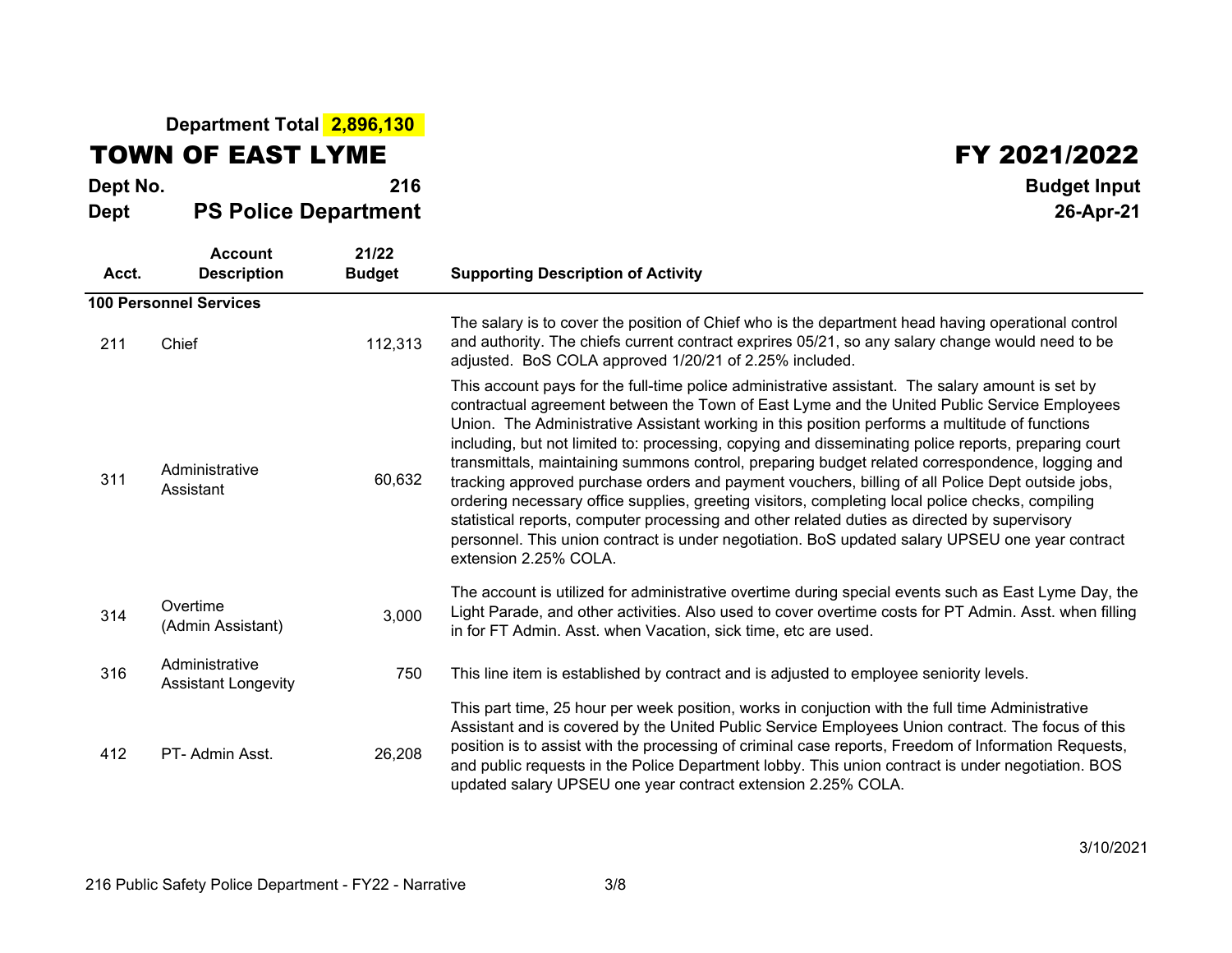| Acct. | <b>Account</b><br><b>Description</b> | 21/22<br><b>Budget</b> | <b>Supporting Description of Activity</b>                                                                                                                                                                                                                                                                                                                                                                                                                                                                                                                                                                                                                                                                                                                                                                                                                                                                                                                     |
|-------|--------------------------------------|------------------------|---------------------------------------------------------------------------------------------------------------------------------------------------------------------------------------------------------------------------------------------------------------------------------------------------------------------------------------------------------------------------------------------------------------------------------------------------------------------------------------------------------------------------------------------------------------------------------------------------------------------------------------------------------------------------------------------------------------------------------------------------------------------------------------------------------------------------------------------------------------------------------------------------------------------------------------------------------------|
| 511   | <b>Full Time Police</b><br>salaries  | 2,038,336              | This account pays the salaries of all full time police Officers. It also includes shift differential,<br>Detective stipends and contractual holiday pay outs. The East Lyme Police Department has made<br>significant progress to transition from a more reactive agency, to one which focuses on more<br>proactive enforcement. Our staffing and funding continues to remain below both national average<br>and regional comparison. Currently the ELPD is staffed at 1.3 Officers per 1,000 population, while<br>the State average is 2.07 according to the Office of Legislative Research, which places us as the 5th<br>lowest per capita staffing out of the State's 94 municipal departments. This line is being increased to<br>reflect contractual increase and the addition of two (2) Police Officers to continue our work towards<br>properly staffing Policing in the Town of East Lyme. BoF reduced one of the proposed new<br>officers \$60,445 |
| 512   | Part Time Police<br>salaries         | 13,048                 | There is currently one part time police officer. There are sixteen (16) four hour shifts per month<br>dedicated for part time officers. The part time officer is used to supplement current police<br>staffing. This line is being increased to accomidate pre determined raise in pay rate.                                                                                                                                                                                                                                                                                                                                                                                                                                                                                                                                                                                                                                                                  |
| 513   | Foot Patrol/Parade<br>Duty           | 27,107                 | There are several "special duty" events that occur throughout the year that require the services of<br>the Police Department. These events include police coverage at summer concerts, Celebrate East<br>Lyme, the Holiday Stroll, the Niantic Light Parade and others. In an effort to keep costs for overtime<br>low, the department has been utilizing "Mutual Aid" police officers for the larger events in town.<br>These Mutual Aid officers are provided by surrounding towns at no cost to the Town of East Lyme.<br>The savings provided by utilizing these officers has led to increased beach and foot patrols in<br>downtown Niantic and at the various Beach Associations throughout the summer months. It also<br>funds Police coverage at four of the five East Lyme High School football games. This line is being<br>increased to reflect contractual increase                                                                               |
| 514   | Overtime                             | 330,239                | This line is projected based on analysis of several past years, as well as current year to date<br>evaluation. This line pays overtime wages to provide minimum patrol coverage for the replacement<br>of Officers taking sick, vacation, holiday leave, military leave/activation, long term injury/illness, as<br>well as for training. This is also for follow up investigations, narcotics enforcement/surveillance, court<br>subpeona, specialized call outs (accident, crime scene, K9). Large scale investigations (death,<br>serious accident, in depth crimes) also require significant overtime hours to complete. This line is<br>being increased to reflect contractual increase                                                                                                                                                                                                                                                                  |

3/10/2021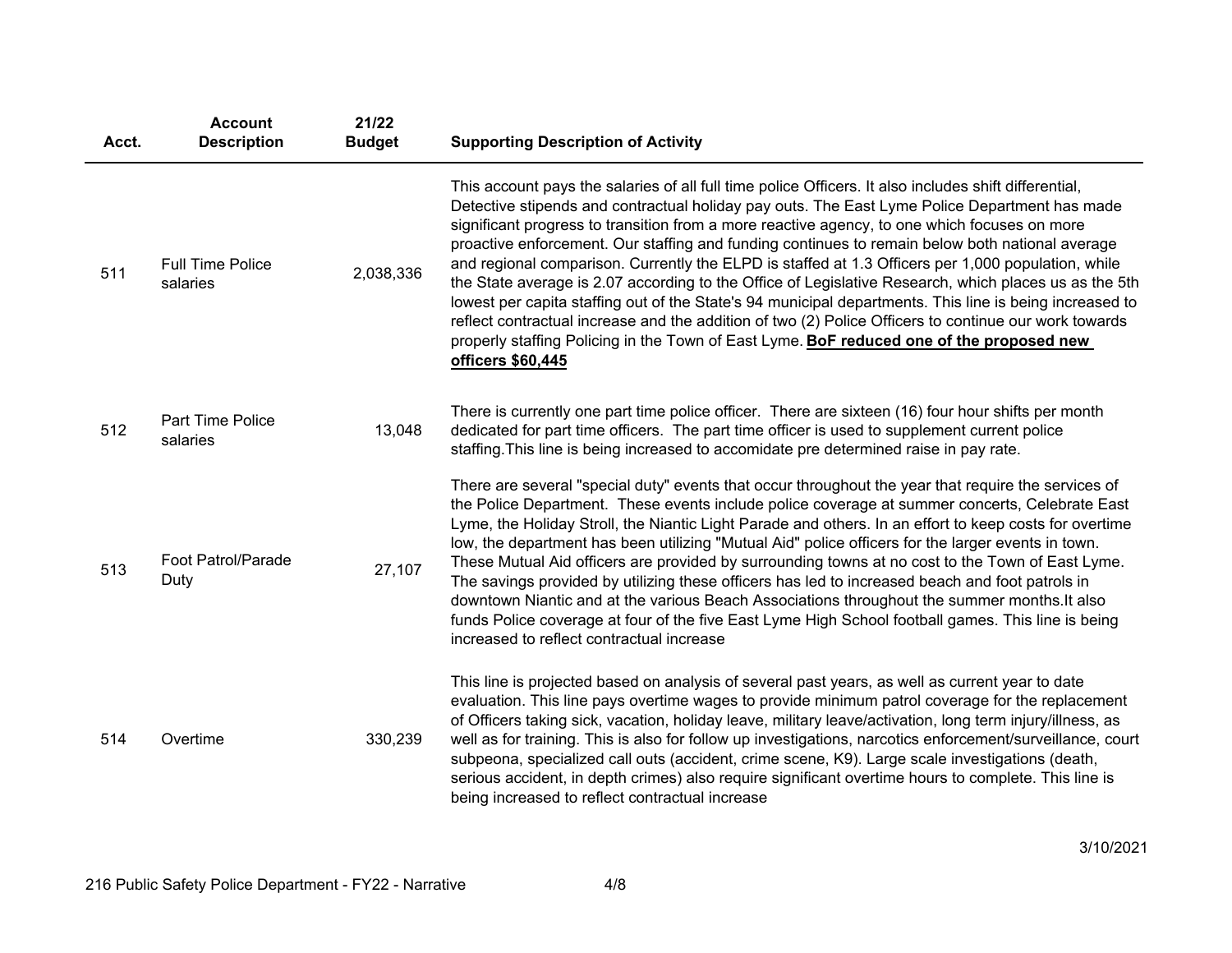| Acct. | <b>Account</b><br><b>Description</b>     | 21/22<br><b>Budget</b> | <b>Supporting Description of Activity</b>                                                                                                                                                                                                                                                                                                                                                                                                                                                                                                                                                                                                                                                                                                                                                                                                               |
|-------|------------------------------------------|------------------------|---------------------------------------------------------------------------------------------------------------------------------------------------------------------------------------------------------------------------------------------------------------------------------------------------------------------------------------------------------------------------------------------------------------------------------------------------------------------------------------------------------------------------------------------------------------------------------------------------------------------------------------------------------------------------------------------------------------------------------------------------------------------------------------------------------------------------------------------------------|
| 519   | <b>Grant Overtime</b><br>(Reimbursement) | 10,000                 | Each year the East Lyme Police Department apply's for the DUI grant, as well as other grants<br>available through the CT Dept. of Transportation. A corresponding revenue line exists for this<br>expenditure line. This also funds enforcement activities for Narcotics and Human Trafficking based<br>on JAG grants for those activities.                                                                                                                                                                                                                                                                                                                                                                                                                                                                                                             |
| 515   | Overtime - Boat Duty                     | 22,559                 | The goal of this program is to ensure coverage of the Niantic Bay and coastal waters of East Lyme.<br>This line item covers police overtime and special duty on both the East Lyme Police Boat and the<br>Regional Marine Patrol Boat shared with Waterford. This line item is utilized during Celebrate East<br>Lyme Day, OpSail, fireworks displays, water rescue, mutual aid requests, and other events. This<br>line item will remain the same due to "patrol sharing" with the Waterford Police Department. The<br>Regional Marine asset, obtained through Federal Grant funding, is manned by Waterford and East<br>Lyme Officers to allow for additional patrol and visibility in and around the coastal waters of Niantic.<br>This represents 92 shifts or 736 hours of patrol. This line is being increased to reflect contractual<br>increase |
| 516   | Longevity                                | 9,300                  | Longevity in this line item is established by contract and is based off of years of service increments.                                                                                                                                                                                                                                                                                                                                                                                                                                                                                                                                                                                                                                                                                                                                                 |
| 517   | Training                                 | 58,810                 | This item covers required employee training, as established by law, OSHA and POSTC<br>requirements. Firearms, handcuffing, defensive tactics, Taser, baton, and other training is included.<br>Due to the fact that POSTC is now charging for all Basic Training and other training classes, an<br>increase has been requested in this line item. This line provides for an estimated wage increase and<br>additional specialized training needs. This also includes training requirements related to the<br>implemented Police Accountability Bill.                                                                                                                                                                                                                                                                                                    |
|       | <b>Personnel Services Total</b>          | 2,712,302.             |                                                                                                                                                                                                                                                                                                                                                                                                                                                                                                                                                                                                                                                                                                                                                                                                                                                         |
|       | 200 Services - Contracted/Operations     |                        |                                                                                                                                                                                                                                                                                                                                                                                                                                                                                                                                                                                                                                                                                                                                                                                                                                                         |
| 214   | Computer<br>Maintenance                  | 5,000                  | The department is responsible for its share of the IT maintanance contract through Star Computers.<br>We continue to experience an increase in our technological needs and corresponding support<br>needed to maintain 24/7 critical networks.                                                                                                                                                                                                                                                                                                                                                                                                                                                                                                                                                                                                          |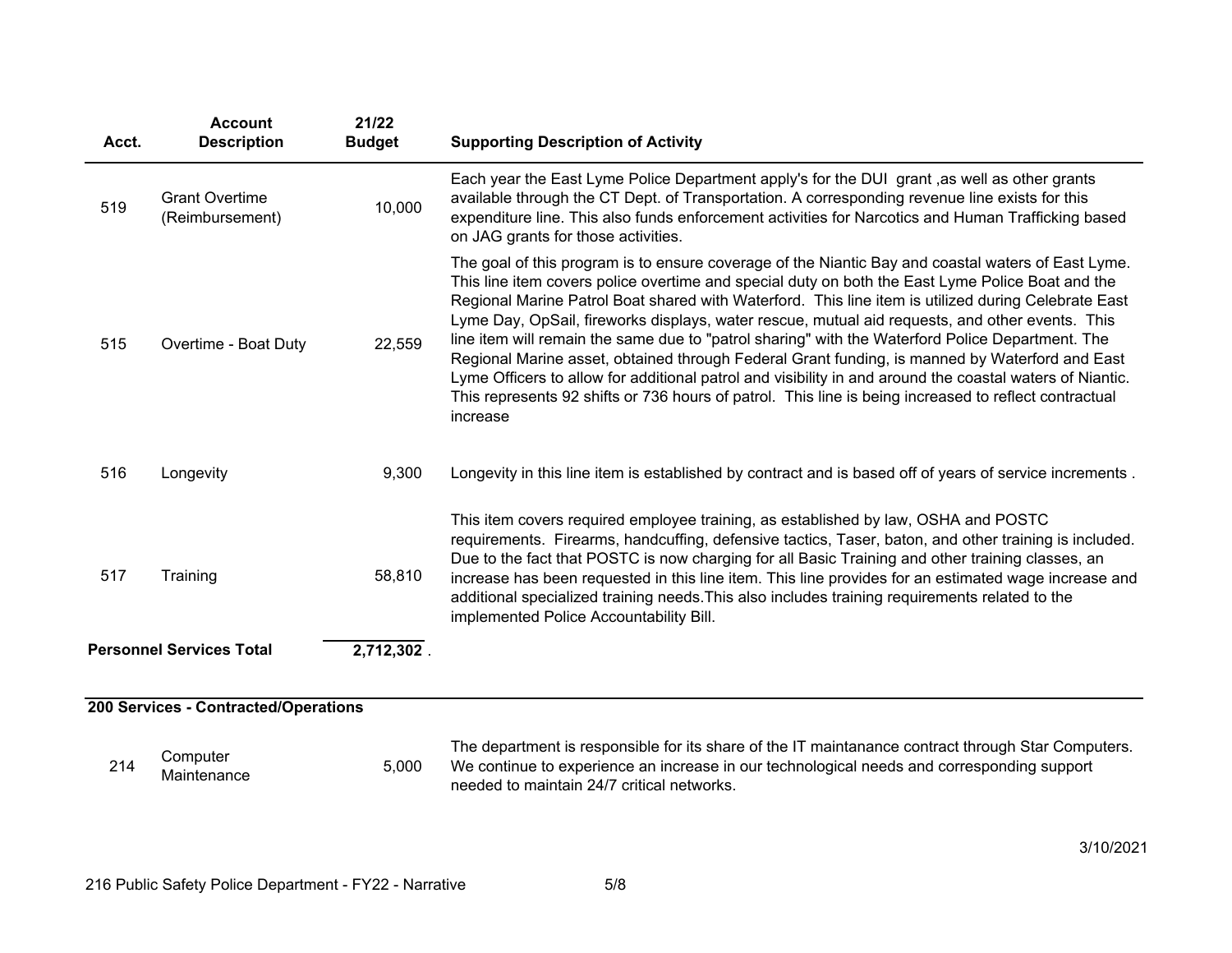| Acct. | <b>Account</b><br><b>Description</b> | 21/22<br><b>Budget</b> | <b>Supporting Description of Activity</b>                                                                                                                                                                                                                                                                                                 |
|-------|--------------------------------------|------------------------|-------------------------------------------------------------------------------------------------------------------------------------------------------------------------------------------------------------------------------------------------------------------------------------------------------------------------------------------|
| 221   | Radio Maintenance                    | 14,000                 | The activities of the East Lyme Police Department is highly dependent upon radio communications.<br>We currently operate a Town wide system which allows all Town agencies to communicate on a<br>variety of channels. This line provides for maintainance for in vehicle radios, and maintance and<br>batteries for mobil radios.        |
| 201   | <b>Facility Rental</b>               | 8,658                  | The agreement with the Town of Waterford was renegotiated and we are budgeting for an estimated<br>two months of service. Once the new Public Safety Facility is occupied, this contractual service will<br>be discontinued.                                                                                                              |
| 291   | Boat<br>Storage/Maintenance          | 4,000                  | The account covers boat maintenance, docking, and putting in, and pulling out fees for the East<br>Lyme Police Department boat and the East Lyme share for the Regional Marine Boat. During the<br>winter season, the East Lyme Police Boat is shrink wrapped and stored. This is being increased due<br>to a realized increase in costs. |
|       | <b>Services/Contract/Oper Total</b>  | 31,658                 |                                                                                                                                                                                                                                                                                                                                           |

|     | <b>300 Operating Expenditures</b>           |       |                                                                                                                                                                                                                                                                                                                                                                                            |
|-----|---------------------------------------------|-------|--------------------------------------------------------------------------------------------------------------------------------------------------------------------------------------------------------------------------------------------------------------------------------------------------------------------------------------------------------------------------------------------|
| 201 | Telephone                                   | 7.500 | This account pays for all Police Department telephones, internet and related expenses.                                                                                                                                                                                                                                                                                                     |
| 240 | Professional and<br><b>Business Expense</b> | 1,090 | Professional expenses per contract with Chief of Police and agency. This includes membership in<br>professional organizations such as the Connecticut Chief's of Police Association and IACP.                                                                                                                                                                                              |
| 247 | Law Enforcement<br>Council                  | 9,408 | This account pays for membership and yearly dues to the LEC (Law Enforcement Council). The<br>LEC provides recertification training for all Officers, as well as examinations for new hires,<br>promotions, and specialized units. The LEC provides representation at the regional level for Police &<br>Dispatch matters. The LEC has scheduled an increase for the upcoming fiscal year. |
| 302 | Fuel - Boat                                 | 5,000 | This line item covers fuel to operate the police boat. We will be involved in cost sharing with<br>Waterford Police, however with increased patrols, fuel usage will remain the same. Increased<br>marine patrols are expected during this fiscal year and the boat will be in the water year round in the<br>event of a maritime emergency. No increase in this line item.                |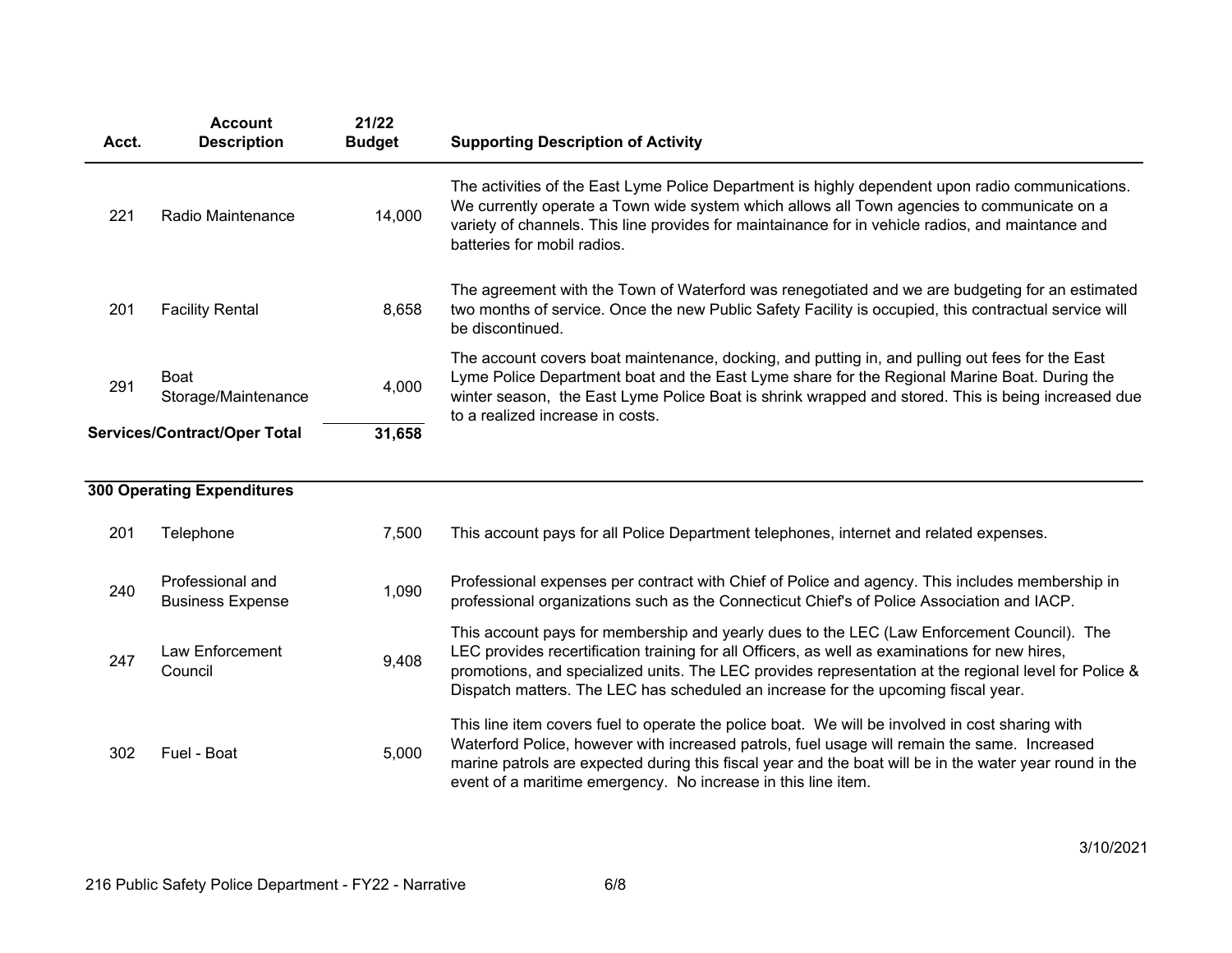| Acct. | <b>Account</b><br><b>Description</b> | 21/22<br><b>Budget</b> | <b>Supporting Description of Activity</b>                                                                                                                                                                                                                                                                                                                                                                                                                                                                                                                                                                                                                                                                                                                                                                                                                                                                                                                                                                                                                                                                                                                         |
|-------|--------------------------------------|------------------------|-------------------------------------------------------------------------------------------------------------------------------------------------------------------------------------------------------------------------------------------------------------------------------------------------------------------------------------------------------------------------------------------------------------------------------------------------------------------------------------------------------------------------------------------------------------------------------------------------------------------------------------------------------------------------------------------------------------------------------------------------------------------------------------------------------------------------------------------------------------------------------------------------------------------------------------------------------------------------------------------------------------------------------------------------------------------------------------------------------------------------------------------------------------------|
| 313   | Uniforms                             | 41,300                 | This provides the contractual uniform allowance for all Officers in the Department for the purchase<br>of uniforms, equipment and dry cleaning. This portion of the contract had a contractual increase last<br>year which was unbudgeted. A request for an increase is also related to the contractual uniform<br>allowance increase. Includes \$7,600 - \$3,800 each for two new officers. BoF reduced uniform<br>allowance for one of the new officers \$3,800                                                                                                                                                                                                                                                                                                                                                                                                                                                                                                                                                                                                                                                                                                 |
| 320   | <b>Misc Supplies</b>                 | 20,000                 | This line item is utilized for office supplies, copy machines, and Investigative supplies. Items include<br>but not limited to: Crime scene reconstructive equipment, batteries, latent fingerprint and impression<br>development supplies, fingerprint powder, disposable brushes, applicators and fuming supplies,<br>personal protective equipment for biohazard exposure, latex gloves, tyvex covers, blood and urine<br>test kits, cameras, scales, evidence bags, boxes, tubes, jars, narcotic reagent test kits, forensic<br>lights and lighting supplies, measuring devices and other supplies for documenting crime and<br>accident scenes. The Department has a yearly contract with Accurint and Lexus Nexus which will<br>provide investigative resources for East Lyme Officers. Historically, more than one half of this line<br>item is spent on office supplies. Evaluation of vehicles has found that many crucial pieces of<br>equipment are in need to replacement. The increase sought looks to complete those replacements,<br>as well as fund additional postage needs, printing of legal ads, and the purchase of Nalaxalone as<br>needed. |
| 321   | <b>Canine Maintenance</b>            | 3,500                  | Funding for the maintenance of Police canines. This includes dog food, veterinary care, certifications<br>and equipment such as muzzles, leads, aggression-training protective sleeves. An increase is<br>sought this year for increased veternary care.                                                                                                                                                                                                                                                                                                                                                                                                                                                                                                                                                                                                                                                                                                                                                                                                                                                                                                          |
| 326   | <b>Training Supplies</b>             | 40,375                 | This line item covers ammunition, Taser supplies, Capstun, handcuffs, batons, firearm targets,<br>firearm parts, firearm cleaning supplies, range safety equipment, and related. Each year, the<br>department purchases ammunition for duty and training. Officers are required to qualify with several<br>weapons twice per year and the increased ammunition costs. Tuition to pay for Medical Response<br>and Emergency Medical Technician Training is taken from this budget. This line also maintains the<br>Taser program and enhanced less than lethal trainings. This will also include the needed purchase<br>of additional Taser devices, to increase our agencies less lethal force capabilities. Includes \$1,600<br>for handguns for tow additional officers. Bof reduced weapon for one of the new officers \$800                                                                                                                                                                                                                                                                                                                                   |